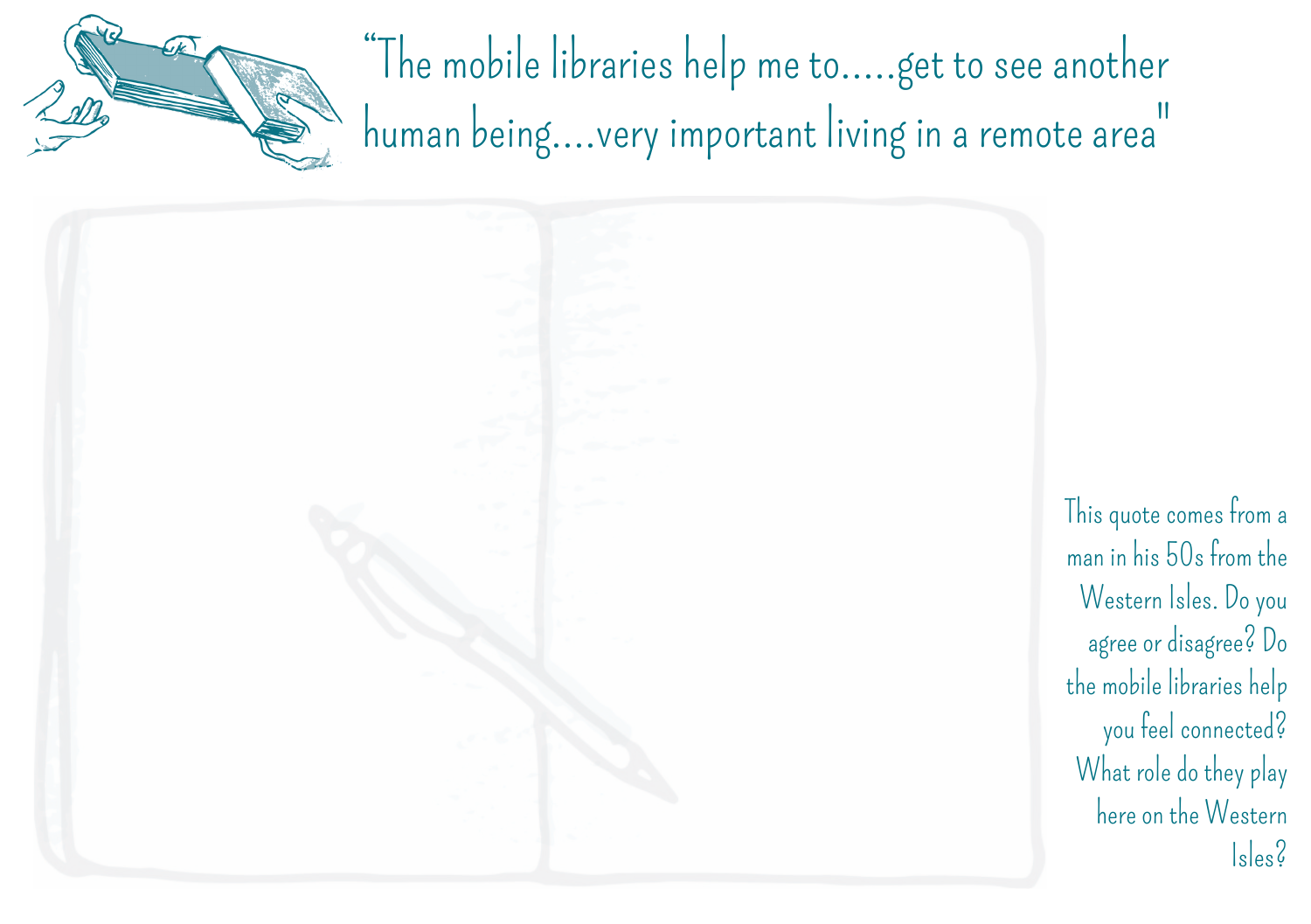What are your favourite memories of the library? Not just the borrowing, but the smells, the chats, the sounds, the emotions, and the books! What things do the libraries provide beyond the books themselves? Are there other things you'd love to see the libraries offer and help you do?

## Why is this important?

Mobile libraries have been found to support social connectedness, and support health and wellbeing in a whole range of ways. Does this fit with your experience? What would the Western Isles be like without the mobile libraries?



## Community Activity Idea

Do you have a recommendation of a book or other aspect of libraries to share? Why don't you let us know and share with a neighbour? And tell the mobile librarian next time they're about!

Read more about this research, references & more activity ideas at [www.lecheiletogether.wordpress.co](http://www.lecheiletogether.wordpress.com/)m

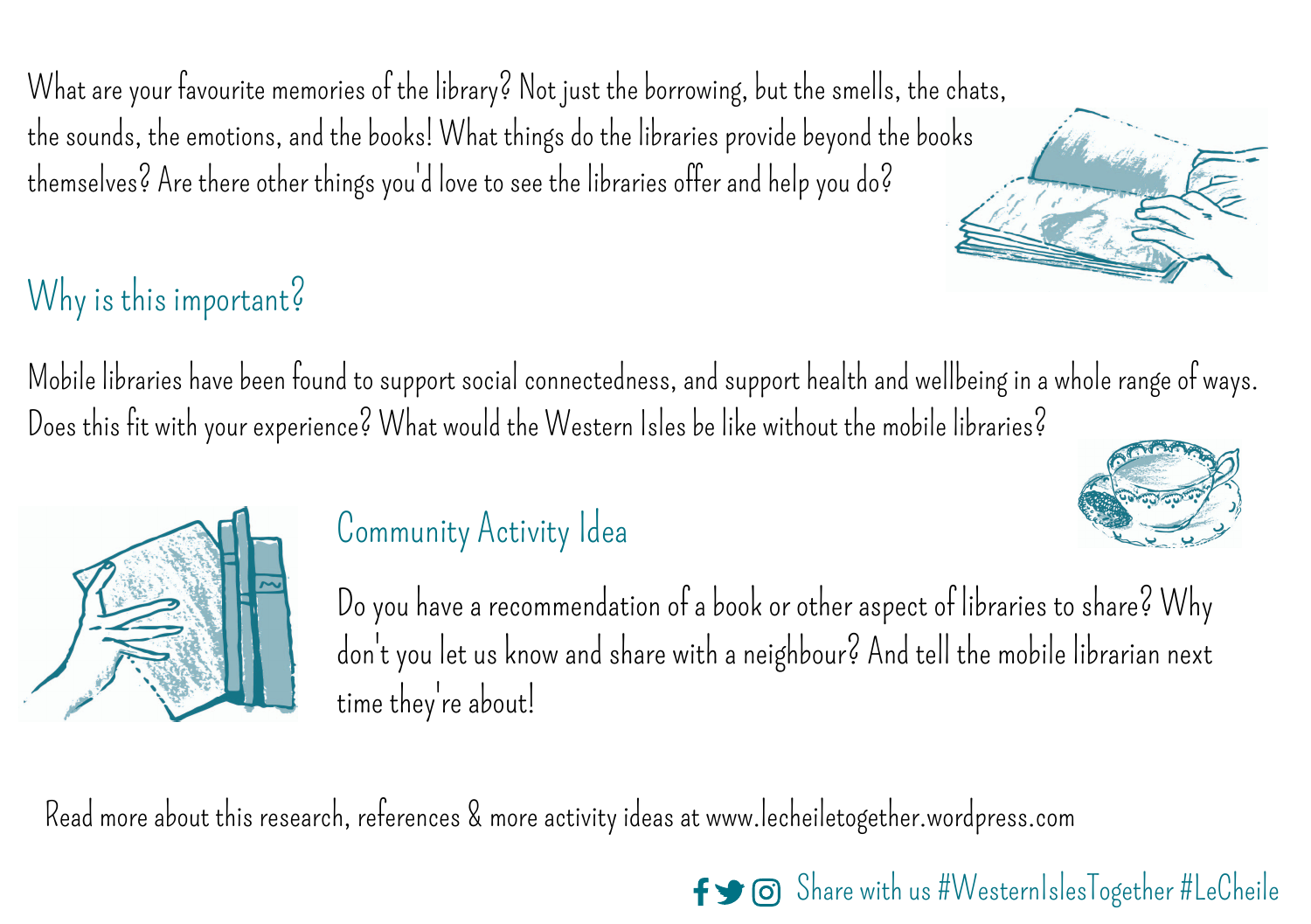

"Tha na leabharlannan siubhail dham chuideachadh.....le bhith a' faicinn duine eile, tha sin cho cudromach ann an sgìre dùthchail."

> Thàinig na briathran seo  $b$ ho fhear anns na  $50<sub>n</sub>$ a' fuireachannsnah-Eileanan an Iar. Bheil sibh ag aontachadh no nacheil? Bheilna leabharlannan-siubhail dhur cuideachadhle faireachdainn nach eil sibh nur n-aonar? Dè an dleastanas a th'aca anns na h-Eileanan an Iar<sup>2</sup>